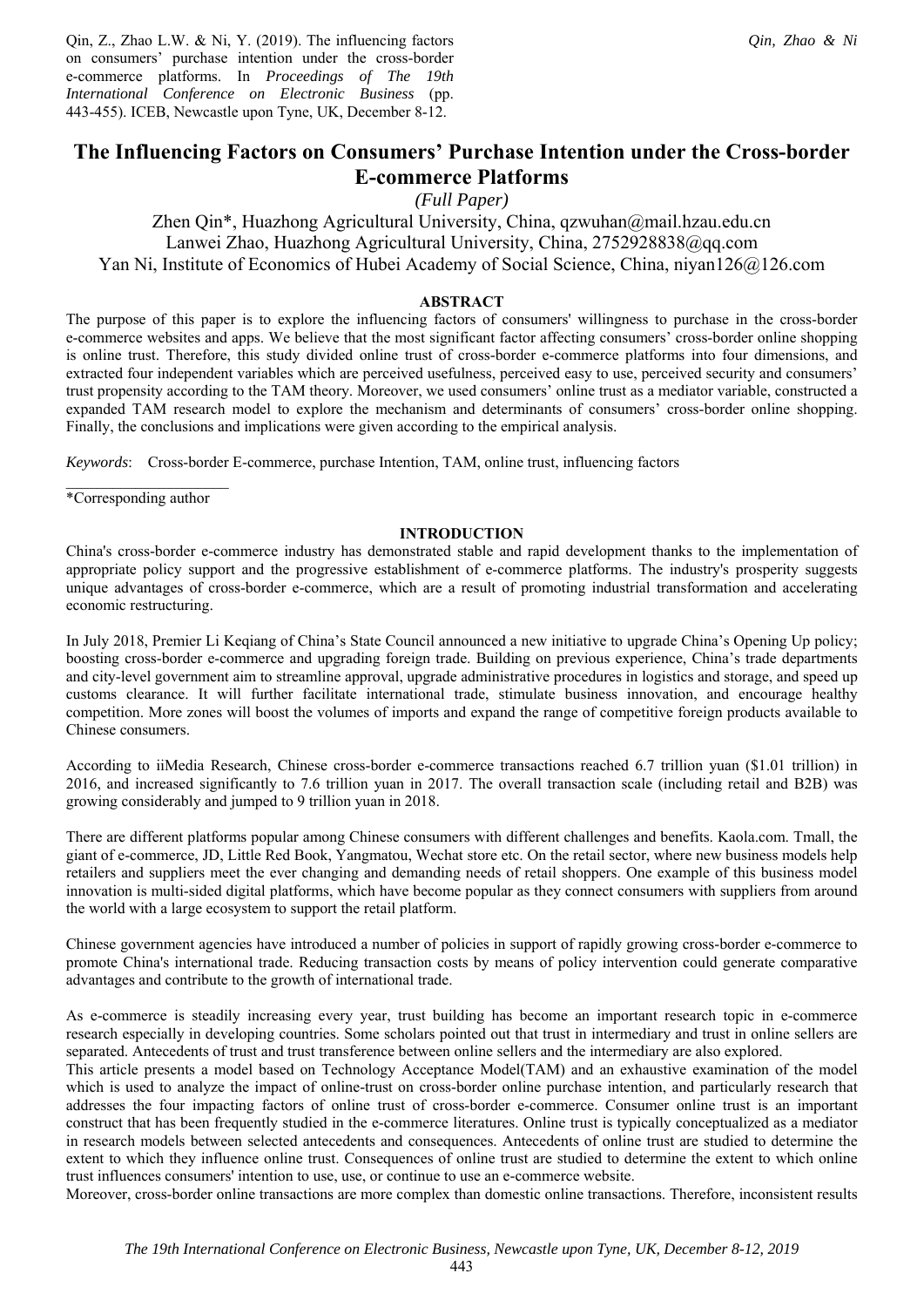create a quandary when attempting to generalize the existence, nature, and magnitude of online trust-related relationships. This study examines the antecedents and consequences of consumer cross-border online-trust in China. We built a cross-border online purchase intention model based on TAM model which considered online-trust as a mediator variable and other four variables as antecedents. Four antecedents are perceived usefulness, ease of use, perceived security and trust propensity.

## **CONCEPTUAL MODEL AND HYPOTHESIS DEVELOPMENT**

### **Conceptual Model**

There are many research papers that analysed influence factors of consumer online trust to explain consumers' willingness to purchase, such as websites or apps factors (security, ease of use, etc.), business factors (size, reputation evaluation), consumer factors themselves (trust propensity, online shopping experience) and trading environment (ethics, information technology). But there is no study based on the systematic and basically model to analyse the purchase intention of consumer through cross-border e-commerce websites or apps in general.

Although sales growth suggests that the number of online consumers is growing, diverse research findings do not conclusively determine which online shopping attributes influence consumer attitudes towards online shopping. From the perspective of customers' purchase intention, there are some mainstream theories, such as theory of reasoned action (TRA), theory of planned behaviour (TPB), technology of acceptance model(TAM), theory of customer perceived value maximization etc.

The technology acceptance model (TAM) provides a conceptual framework for the study of users' willingness. TAM suggests the belief–attitude–intention–behaviour causal relationship for explaining and predicting technology acceptance among potential users. TAM proposes that two beliefs about a new technology, perceived usefulness and perceived ease of use, determine a person's attitude toward using that technology, which in turn determine their intention to use it. Perceived usefulness is the degree to which one believes that using the technology will enhance his or her performance.

Based on TAM, this paper adopt perceived usefulness, perceived ease of use, perceived security, and trust propensity as the independent variables, online trust as the mediator and purchase intention as the dependent variable. And then we constructed a model of cross-border online shopping intention model.



**Figure 1 Conceptual model of the purchase intention**

Perceived usefulness is defined as the subjective probability that a user improves their work performance in an organizational environment due to the use of a technology application system. In online cross-border shopping, perceived usefulness refers to the extent to which consumers perceive the use of cross-border online shopping to increase the output of their purchases. Compared to traditional international trade methods, the network can provide richer product information, reduce shopping costs, reduce shopping time, provide 24-hour service and enforce the controlling force that consumers perceive during the cross-border shopping process.

In the technology acceptance model, perceived ease of use is defined as the degree to which users can easily use the technical system without trouble. In cross-border online shopping, ease of use means that consumers perceive cross-border online shopping convenience and believe that shopping on the network can take less effort. It will make customers feel convenient through effective interaction between buyers and sellers, clear and easy-to-understand trading interface, convenient ordering and fast payment method. In general, when individuals feel that the difficulty of adopting a new technology is higher, the possibility of using this technology is lower, therefore consumers are willing to accept and trust such shopping only when they feel that cross-border online shopping is the easy way.

Perceived security is an expectation of safety and privacy of customers' personal funds, information and other aspects of cross-border online transactions. Because of the virtual nature of cross-border online purchase, consumers have great concerns about the security of trading and information transmission through the internet. There are some determinants which can affect consumers' trust in cross-border online shopping, such as the credit card information during the transaction, the security of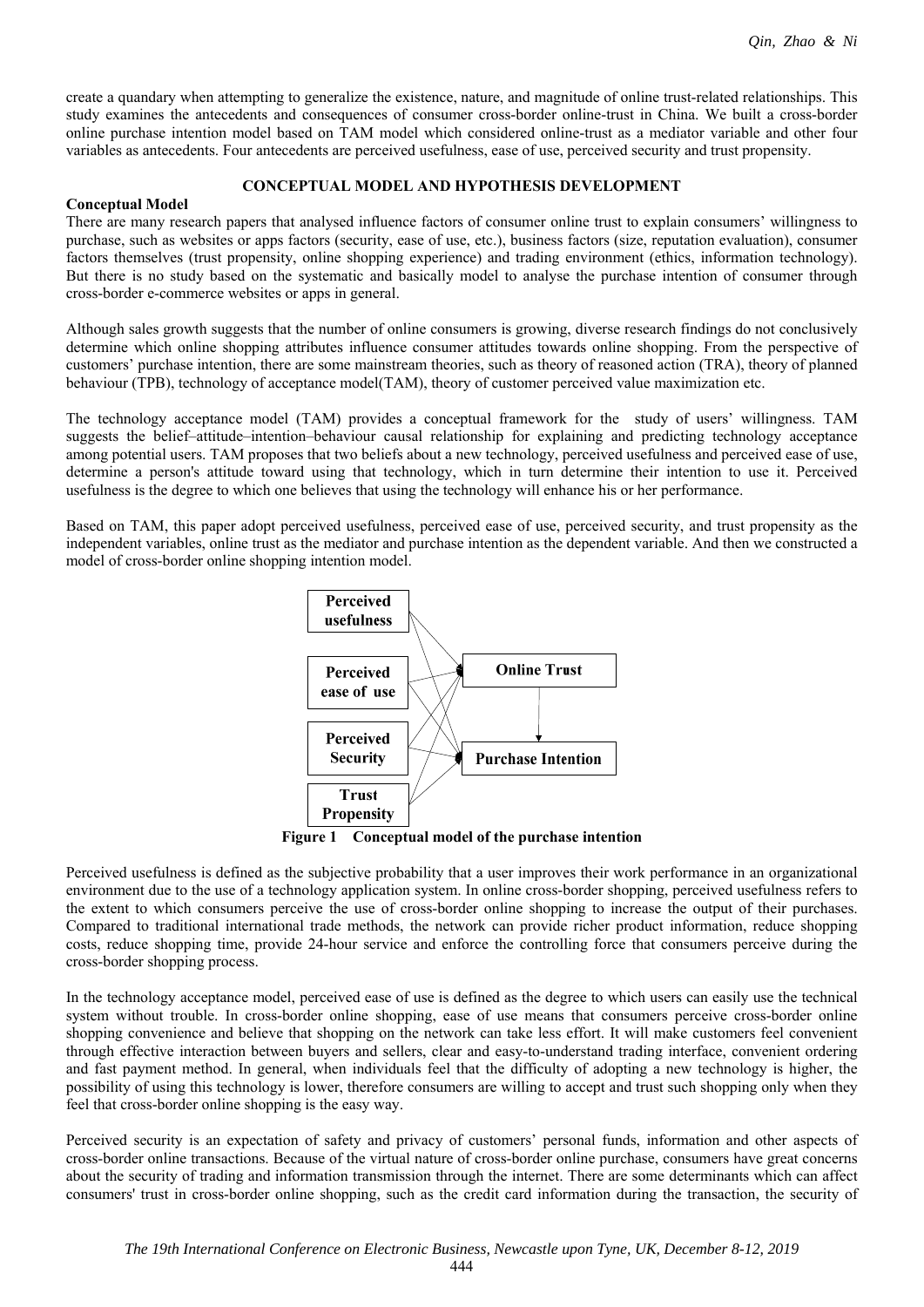funds during the process of transaction, the protection of the user's personal information and privacy, etc. Moreover, there is a very significant factor whether the products received are consistent with the commitment of the online seller after payment. Cyber security issues can cause customers to worry about the loss of their personal and financial information when they are compromised on the cross-border e-commerce websites or apps, which can affect their decisions of purchase online. Previous technical acceptance model research has found that the impact of consumer perceived security on cross-border online shopping intention has become an important factor in consumers' acceptance of cross-border online shopping.

Trust propensity of customer can affect the consumer's purchase intention and actual decision, in addition to common demographic variables such as gender, age, occupation, education and income level. Trust propensity is a willingness to rely on other people because of different education backgrounds, personality types, and growing environments of individual. In cross-border e-commerce, consumers' trust propensity tends to have a direct impact on online trust which has been confirmed by some research papers.. Consumers' trust propensity is the kind of their personal characteristics, and a person with a high level of trust propensity is more willing to trust others than that of low level.

With a plethora of cross-border e-commerce websites and apps that consumers can choose from, online trust has become an important construct to investigate in the context of e-commerce purchase intention. Online trust is generally regarded as reliance on a specific firm by its stakeholders with respect to the firm's business activities in the electronic medium generally, and specifically on its website.

Consumers' online trust plays a significant role in the customer's purchase intention. Firstly, the formation of consumer online trust is based on the long-term repeated purchase of customers on the cross-border e-commerce websites and apps. Secondly, customers' online trust is relied on the word-of-mouth of their circles of friends. Therefore, customers in the cross-border online shopping situation who are affected by the subjective norms can form an initial trust in the purchased websites or apps. When the initial trust is continuously strengthened by the surrounding influence, the consumer's online trust will be strengthened.

A large number of studies have shown that improving and resolving network security perception will also have a positive impact on trust generation; while consumer security perception is generated, consumer network trust will also occur. cross-border e-commerce environment, online trust is an important factor affecting behaviour of consumers. Moreover, relevant research showed that in the online cross-border shopping situation, the consumers' online trust is positively related to their purchase intention, which can lead to repeated purchase behaviour. In summary, it can be inferred that factors will affect their network trust, and thus affect their willingness to purchase through the channels of cross-border e-commerce, such as perceived usefulness, perceived ease of use, perceived security and trust propensity.

### **Hypothesis Development**

Online trust can positively influence consumers' willingness to purchase based on cross-border e-commerce websites and apps. That is, for cross-border e-commerce websites and apps, online trust of consumer will increase the willingness to purchase cross-border online products.

First, people tend to use an application of cross-border online shopping to the extent they believe it will help them perform their purchase better. We refer to this first variable as perceived usefulness. Second, even if potential users believe that a given application is useful, they may believe that the systems is too hard to use and that the performance benefits of usage are outweighed by the effort of using the application at the same time. That is, in addition to perceived usefulness, usage is theorized to be influenced by perceived ease of use. Perceived usefulness is defined here as the degree to which a person believes that using a particular system would enhance his or her purchase performance. This follows from the definition of the word useful which is capable of being used advantageously. Within an organizational context, people are generally reinforced for good performance by raises, promotions, bonuses, and other rewards. A cross-border online shopping website or application in highly perceived usefulness, in turn, is one for which a user believes in the existence of a positive use-performance relationship.

Online shopping website or application should be designed to be easy to use and have good functionality. The structures of the product display and the tips of website and apps will have significant impact on the trust of consumers. The consumers' perceived usefulness and perceived ease of use are constructed by the elements of the design, merchandise display and search fluency of these specific cross-border e-commerce websites and apps.

No one would argue, we think, perceived security of cross-border e-commerce websites and apps is the influencing factor that really affects the consumers' online trust.

From the consumer's personal point of view, personal traits are a long-term stable feature that is not easily changed by the environment. The personal trait of consumers is generally measured by the consumer's trust propensity. This paper also believes that the personal traits of consumers are the antecedent of consumer trust. Consumers who have high level of trust propensity should have high level of online trust in cross-border e-commerce websites and apps. The eleven hypotheses developed according to our concept mode are as follows: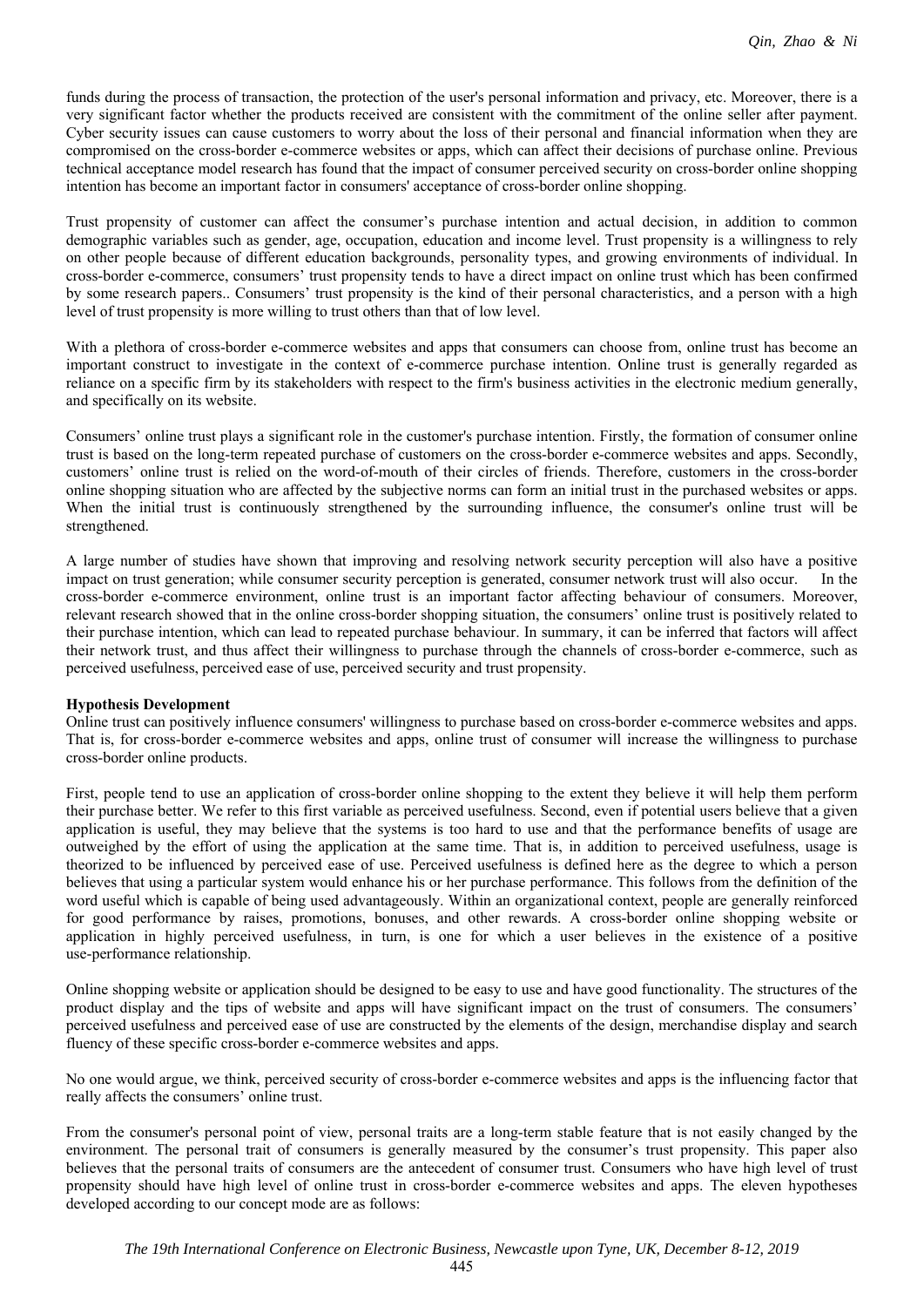H1: Perceived usefulness of cross-border ecommerce websites and apps will have a significant positive effect on consumer online trust.

H2: Perceived ease of use for cross-border ecommerce websites and apps will have a significant positive effect on consumer online trust.

H3: Perceived security for cross-border ecommerce websites and apps will have a significant positive effect on consumers' online trust.

H4: Trust propensity will have a significant positive effect on consumer online trust.

H5: Perceived usefulness of cross-border ecommerce websites and apps will have a significant positive effect on consumers' purchase intention.

H6: Perceived ease of use for cross-border ecommerce websites and apps will have a significant positive effect on consumers' purchase intention.

H7: Perceived security for cross-border ecommerce websites and apps will have a significant positive effect on consumers' purchase intention.

H8: Trust propensity will have a significant positive effect on consumers' purchase intention.

H9: the effect of perceived ease of use on consumers' purchase intention is mediated by online trust.

H10: the effect of perceived usefulness on consumers' purchase intention is mediated by online trust.

H11: the effect of perceived security on consumers' purchase intention is mediated by online trust.

H12: the effect of trust propensity on consumers' purchase intention is mediated by online trust.

From the first hypothesis to the fourth one, they are the influencing factor hypotheses of online trust. From the fifth hypothesis to the ninth one, the model was designed to verify the direct impact on purchase intention of four independent variables, which are perceived usefulness, perceived ease of use, perceived security and trust propensity. From the tenth hypothesis to the twelve one, they are the four antecedents variables hypotheses of purchase intention.

### **SCALE, QUESTIONNAIRE AND DESCRIPTION STATISTICS**

According to the above, the variables in this study are as follows: perceived usefulness, perceived ease of use, perceived security, trust propensity, online trust, return policy and consumer's purchase intention. The above variables are mainly designed based on the scale in the existing research papers, and the specific content and references are shown in table 1 below:

|                         | Table 1<br>Scale design                                                                                                                                                                                                                                                                                                                                                                          |                                                                                  |  |  |  |  |
|-------------------------|--------------------------------------------------------------------------------------------------------------------------------------------------------------------------------------------------------------------------------------------------------------------------------------------------------------------------------------------------------------------------------------------------|----------------------------------------------------------------------------------|--|--|--|--|
| Variables               | Measurement                                                                                                                                                                                                                                                                                                                                                                                      | Reference                                                                        |  |  |  |  |
| Perceived<br>usefulness | 1. This website has enough overseas products for me to choose.<br>2. Compared with Haitao, purchasing, etc., shopping on this website is<br>cheaper.<br>3. This website can provide perfect after-sales service, delivery is<br>timely<br>4. This website shopping can keep me up to date with the fashion.<br>5. This website can provide detailed and sufficient shopping help<br>information. | Paul A. Pavlou $(2003)$<br>Urvashi<br>Tandon, Ravi<br>Kiran,<br>Ash Sah $(2017)$ |  |  |  |  |
| Ease of use             | 1. Shopping on this site can take less time<br>2. Worries about not buying fakes on this website<br>3. The trading process of this website is very simple<br>4. This website can easily search for the products I need.<br>5. The interface of this website is friendly and easy to operate.                                                                                                     | David Gefen,<br>Detmar W. Straub<br>(2000)                                       |  |  |  |  |
| Perceived<br>security   | 1. The product quality of this website is reliable<br>2. The product information on this website is authentic and reliable.<br>3. The payment process of this website is safe and reliable.<br>4. The product package purchased on this website is in good condition.<br>5. This website will not reveal my personal information.                                                                | Vanitha<br>Andrew<br>Rohm,<br>Swaminathan. (2004)                                |  |  |  |  |
| Trust                   | 1. I easily trust a person or thing                                                                                                                                                                                                                                                                                                                                                              | David Gefen,<br>Detmar W. Straub                                                 |  |  |  |  |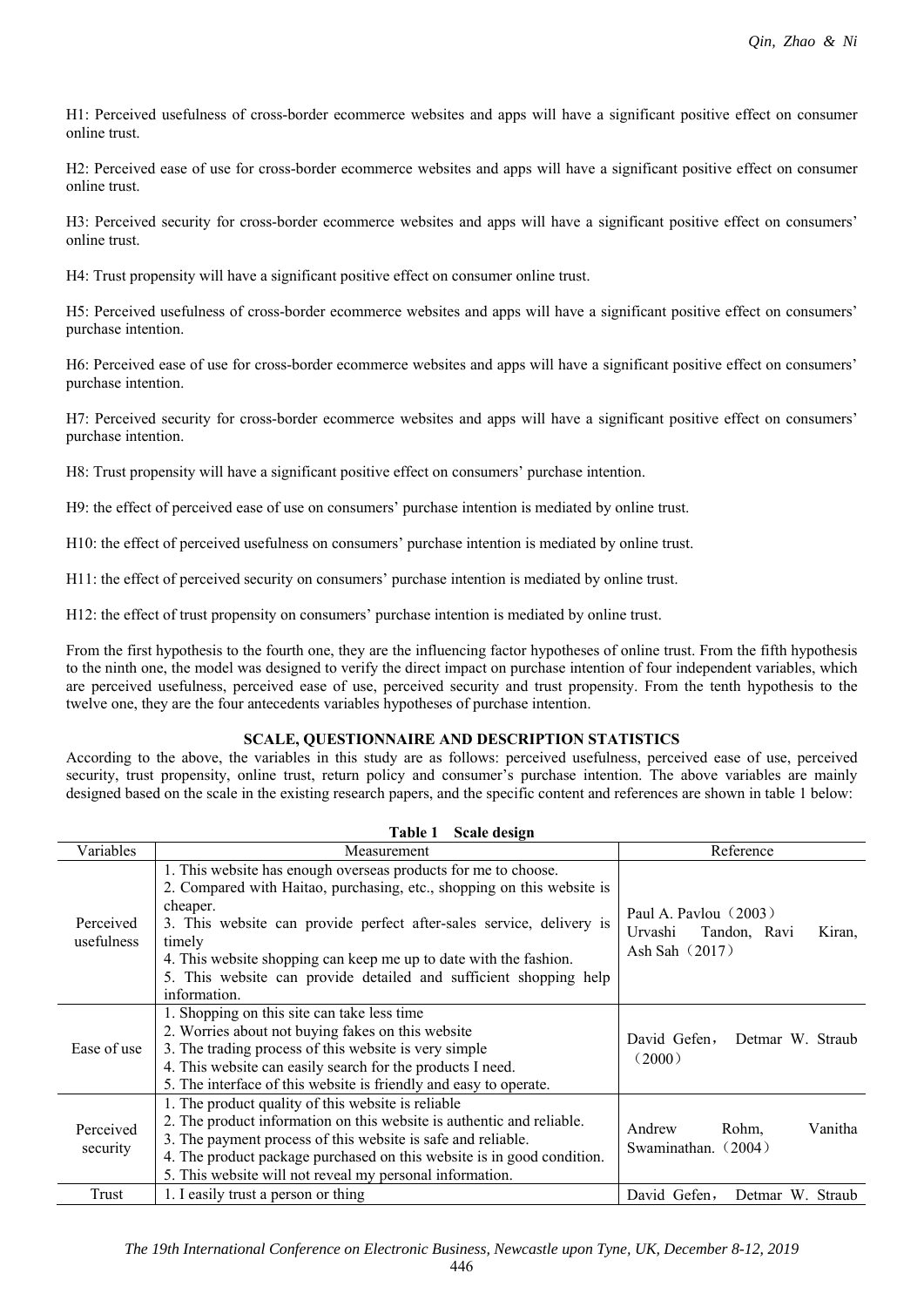| propensity   | 2. I have a high probability of trusting a person or thing                                                                                         | (2000)                              |  |
|--------------|----------------------------------------------------------------------------------------------------------------------------------------------------|-------------------------------------|--|
|              | 3. In most cases, people's interaction with him is honest.                                                                                         |                                     |  |
|              | 1. This website will fully consider the interests of customers.                                                                                    | Vivek<br>D. Harrison<br>McKnighta,  |  |
| Online trust | 2. I believe that the information provided by the website                                                                                          | Choudhuryb, Charles<br>Kacmarc.     |  |
|              | 3. The website will fulfill its commitment to customers                                                                                            | (2002)                              |  |
|              |                                                                                                                                                    | William<br>Boulding, Ajay<br>Kalra, |  |
|              |                                                                                                                                                    | Richard Staelinet al. (1993)        |  |
| Purchase     | 1. If the website has the goods I need, I will buy it on the website.<br>2. I think it is more willing to buy on this website than other websites. | Ilias O. Pappas                     |  |
| intention    | 3. I will recommend other people to shop on this website.                                                                                          | Panos E. Kourouthanassis            |  |
|              |                                                                                                                                                    | Michail N. Giannakos                |  |
|              |                                                                                                                                                    | George Lekakos (2017)               |  |

Firstly, we selected the scale mainly referring to the previous literature research. And they were appropriately modified according to the characteristics of cross-border e-commerce. Secondly, we modified the questions based on the scientific discussion and other scholars' suggestion. Thirdly, after the basic design of the questions was completed, an in-depth interview was conducted to investigate its fitness of cross-border e-commerce as well as the respondents' feelings of completing the questionnaire. Then we continued to make corresponding modifications. Finally, the questionnaire design specification was appropriately formed, and the final questionnaire is finished.

This study used the Likert five-point scale, which mainly considers that it is difficult for consumers to measure the accuracy of the 7-point scale when filling out the questionnaire. For the three-point scale, the measurement is not very accuracy. Therefore, it was decided that the study used a 5-point scale.

We distributed the questionnaire based on the stochastic rules. According to the goal of study, the sample group of this research is mainly based on the mainstream population covering cross-border online shopping consumers. Considering of relevant research papers, it is found that the cross-border online shopping group is mainly composed of young and middle-aged groups such as students and young white-collar workers. The most popular category of cross-border e-commerce is female related, so the female group is also the main target of our research.

Therefore, this study used the Questionnaire Star as a tool to fill in our questionnaire via mobile apps such as WeChat and Weibo. At the same time, female white-collar workers are the main consumer groups of cross-border online shopping, so we also issued paper questionnaires in commercial areas with large number of offline customers on weekends and holidays as complements.

## **Descriptive Statistical Analysis**

The questionnaire was distributed in the form of a web-linked questionnaire, and 276 valid responses were collected. The questionnaires linked to the webpage are mainly shared by WeChat. Table 2 below is a descriptive statistics of the respondents.

**Table 2 The result of descriptive statistical analysis**

**DATA ANALYSIS AND RESULTS**

| 1 avit 4<br>THE result of descriptive statistical analysis |                               |           |            |  |  |  |
|------------------------------------------------------------|-------------------------------|-----------|------------|--|--|--|
| Descriptive indicator                                      | Category                      | Frequency | Proportion |  |  |  |
|                                                            | Male                          | 88        | 31.9%      |  |  |  |
| <b>Sex</b>                                                 | Female                        | 188       | 68.1%      |  |  |  |
|                                                            | Under 18 years old            | 8         | 2.9%       |  |  |  |
|                                                            | 18-25 years old               | 193       | 69.93%     |  |  |  |
| Age                                                        | 25-35 years old               | 59        | 21.38%     |  |  |  |
|                                                            | 35-50 years old               | 15        | 5.43%      |  |  |  |
|                                                            | Over 50 years old             |           | 0.36%      |  |  |  |
|                                                            | High school and below         | 5         | 1.81%      |  |  |  |
|                                                            | College degree                | 40        | 14.49%     |  |  |  |
| Education                                                  | Bachelor degree               | 219       | 79.35%     |  |  |  |
|                                                            | Master degree and above       | 12        | 4.35%      |  |  |  |
|                                                            | Student                       | 158       | 57.25%     |  |  |  |
|                                                            | Enterprise employee           | 86        | 31.16%     |  |  |  |
| Occupation                                                 | Government employee           | 18        | $6.52\%$   |  |  |  |
|                                                            | Freelance                     | 14        | 5.07%      |  |  |  |
|                                                            | other                         | $\theta$  | $0\%$      |  |  |  |
|                                                            | 1500 yuan and below           | 96        | 34.78%     |  |  |  |
| Disposable income                                          | Between 1500 and 3000<br>vuan | 69        | 25%        |  |  |  |
|                                                            | Between 3000 and 5000         | 73        | 26.45%     |  |  |  |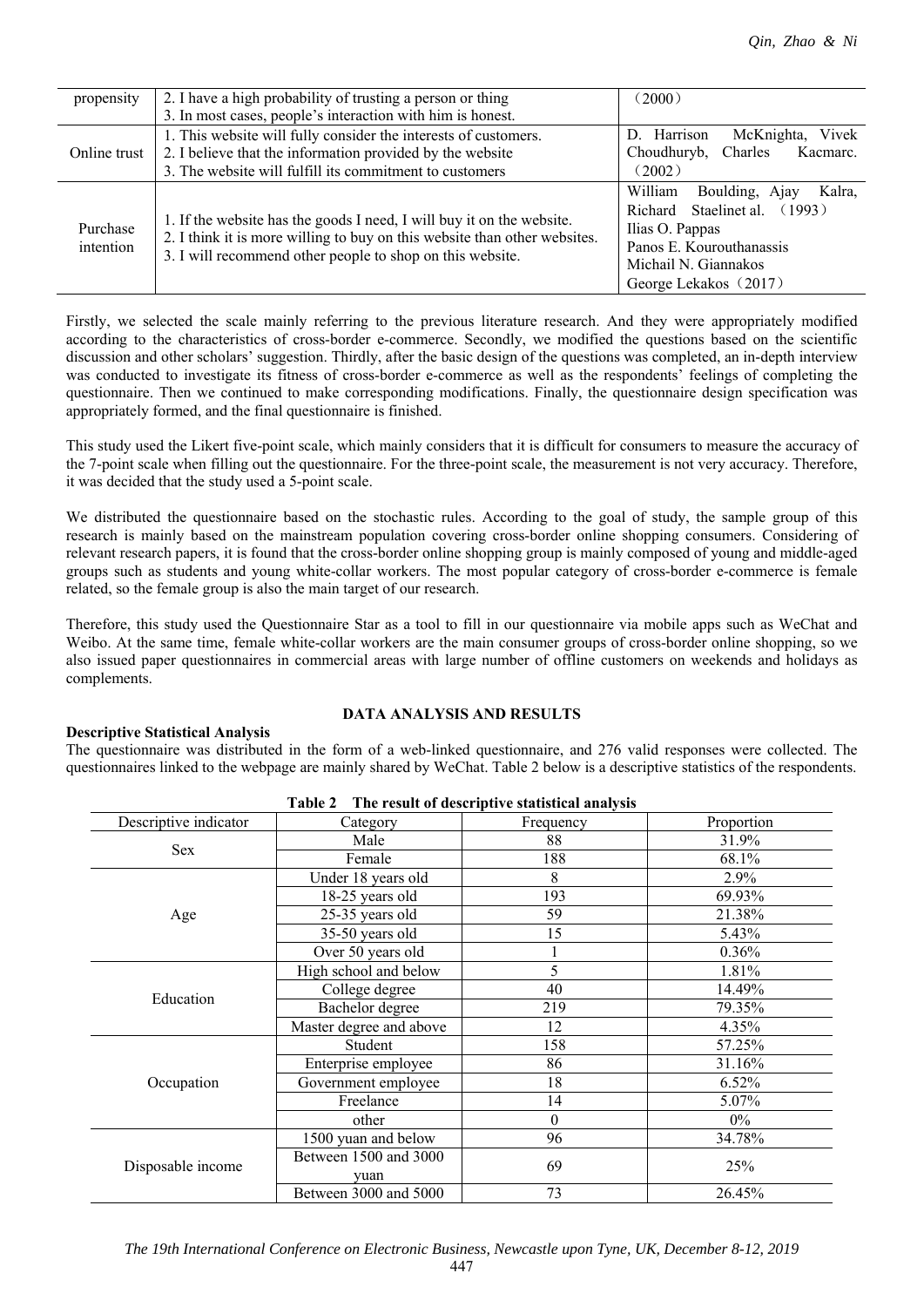|                              | vuan                          |     |          |
|------------------------------|-------------------------------|-----|----------|
|                              | Between 5000 and 8000<br>vuan | 25  | $9.06\%$ |
|                              | Above 8000 yuan               |     | 4.71%    |
|                              | sometimes                     | 49  | 17.75%   |
| Online shopping<br>frequency | occasionally                  | 122 | 44.2%    |
|                              | often                         | 105 | 38.04%   |

The result descriptive statistics of the table **Table** *2* is as follows: Female consumers accounted for nearly 70%; 18-25 years old accounted for nearly 70%; undergraduate and graduate students accounted for nearly 85%; students and enterprises accounted for nearly 90%. The questionnaire was distributed in line with the current mainstream characteristics of online shopping.

Disposable income is concentrated between 1,500 and 5,000 yuan, which is in line with the income characteristics of respondents. The frequency of online shopping accounted for 38% of cross-border online shopping, and this result indicated the current trend and research feasibility of cross-border online shopping.

Through the above simple analysis, we can see that the respondents of questionnaire are basically in line with the research purpose. The labels of cross-border online consumers are young and female. It provided our research a good data foundation.

## **Reliability Test And Validity Test**

This paper will use the Cronbach' Appha coefficient to verify the consistency of the scale. The reliability analysis test results are specifically shown in table 3 below:

|                       |                | <b>Reliability Analysis Results</b><br>Table 3 |                   |
|-----------------------|----------------|------------------------------------------------|-------------------|
| Variables             | Items          | Cronbach's Aolpha if if item Deleted           | Cronbach's Aolpha |
|                       | A <sub>1</sub> | 0.776                                          |                   |
|                       | A2             | 0.766                                          |                   |
| Perceived             | A <sub>3</sub> | 0.762                                          |                   |
| usefulness            | A4             | 0.812                                          |                   |
|                       | A <sub>5</sub> | 0.828                                          |                   |
|                       | Five           |                                                | 0.827             |
|                       | B1             | 0.762                                          |                   |
|                       | B2             | 0.751                                          |                   |
| Ease of use           | B <sub>3</sub> | 0.749                                          |                   |
|                       | B4             | 0.751                                          |                   |
|                       | B <sub>5</sub> | 0.757                                          |                   |
|                       | Five           |                                                | 0.797             |
|                       | C <sub>1</sub> | 0.851                                          |                   |
|                       | C <sub>2</sub> | 0.843                                          |                   |
| Perceived             | C <sub>3</sub> | 0.882                                          |                   |
| security              | C4             | 0.861                                          |                   |
|                       | C <sub>5</sub> | 0.872                                          |                   |
|                       | Five           |                                                | 0.893             |
|                       | D1             | 0.803                                          |                   |
|                       | D2             | 0.762                                          |                   |
| Trust propensity      | D <sub>3</sub> | 0.698                                          |                   |
|                       | Three          |                                                | 0.819             |
|                       | E1             | 0.803                                          |                   |
|                       | E2             | 0.652                                          |                   |
| Online trust          | E <sub>3</sub> | 0.792                                          |                   |
|                       | Three          |                                                | 0.818             |
| Purchase<br>intention | G1             | 0.839                                          |                   |
|                       | G2             | 0.769                                          |                   |
|                       | G <sub>3</sub> | 0.779                                          |                   |
|                       | Three          |                                                | 0.860             |

As can be seen from the above table, the reliability values of each variable are greater than 0.7, and the Cronbach Bahrain alpha coefficient after each item is deleted is lower than the variable reliability value. The result indicated that the scale had a very good reliability, that is, various measurement items the questionnaire can be used to describe the variables in a stable and

448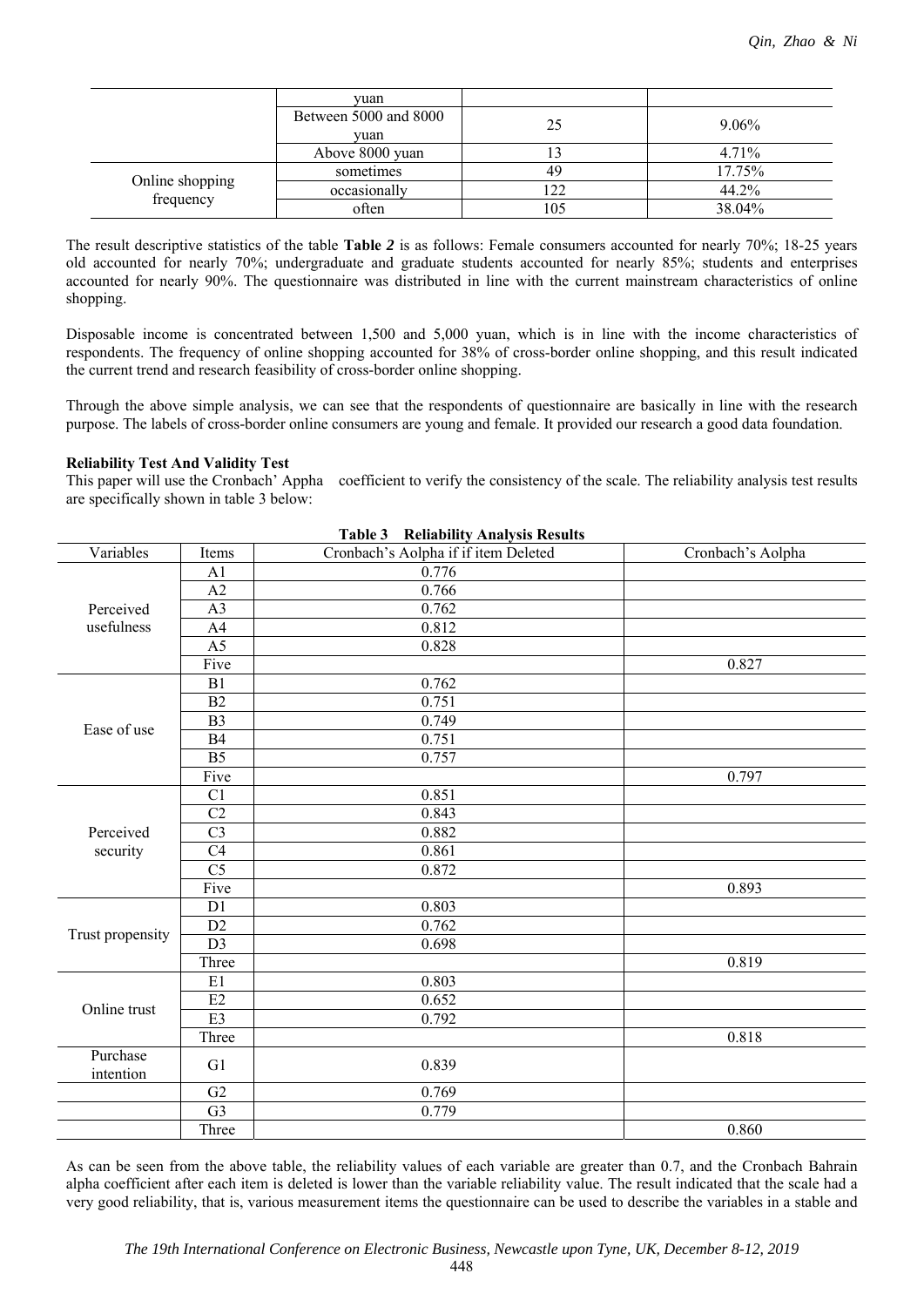realistic explained.

Validity analysis is composed of analysis of content validity and analysis construct validity.Content validity can also be referred to as surface or logical validity, primarily as a subjective and systematic assessment of the measurement tasks performed on the necessary measurement of scales. The measurement scales for different variables of this questionnaire are based on domestic and foreign research papers that have been verified several times.

The construct dimension is a major indicator of the validity test. This paper used factor analysis to verify the construct validity of the scale. Generally speaking, before performing validity test, the KMO and Bartlett spherical test must first be performed on the questionnaire. When the KMO value exceeds 0.89, it means that the factor analysis of these variables is better. When the value is between 0.75 and 0.89, then this means that the model is very suitable for factor analysis. When it is between 0.55-0.65, factor analysis can be performed. When it is between 0.45-0.59, this means poor effect. The data of questionnaire should be abandoned when it is less than 0.45. The KMO and Bartlett spherical test result of this paper is shown in Table 4. The overall KMO value is 0.929, and the Bartlett test is 0.000. It means that there is a significant correlation between the data. Combined with the above two indicators, it can be judged that the data sample is suitable for the factor analysis method.

#### **Table 4 KMO and Bartlett Test**

| Kaiser-Mever-Olkin measurement of sufficient Sample | 929                    |           |
|-----------------------------------------------------|------------------------|-----------|
|                                                     | Approximate chi square | 5776.663  |
| Bartlett's sphericity test                          |                        |           |
|                                                     | 512                    | $0.000 -$ |

Table 5 shows the result of KMO measure of online trust variable and the Bartlett sphere test. The value of KMO is 0.669, and the P value is 0.000<0.001, which means that this variable is suitable for factor analysis. The conclusion of factor analysis is that the factor loading of different items of online trust exceeds 0.79, and the variance explained by this factor is 73.04%. So it means that the construct validity test result of the variable is very good.

#### **Table 5 Component Matrix, KMO and Bartlett test of online trust**

| Variable     | Item | Factor loading | KMO   | Bartlett test |  |
|--------------|------|----------------|-------|---------------|--|
|              | E1   | 0.829          |       |               |  |
| Online trust | E2   | 0.897          | 0.669 | 0.000         |  |
|              | E3   | 0.829          |       |               |  |

The result of KMO test and the Bartlett sphere test of purchase intention is shown in Table 6, and the factor analysis also showed that the construct validity of this variable is good. Then the rest variables of the model passed the construct validity test, such as perceived usefulness, perceived ease of use, perceived security and trust propensity. We didn't show the test result of them due to the length of the paper.

| l adie o<br>Component Matrix, KiviO and Bartiell test of purchase intention |        |                |     |                      |  |  |
|-----------------------------------------------------------------------------|--------|----------------|-----|----------------------|--|--|
| $V$ ariable                                                                 | Item   | Factor loading | KMO | <b>Bartlett test</b> |  |  |
|                                                                             |        | ).862          |     |                      |  |  |
| Purchase intention                                                          | $\tau$ | 914            |     | 0.000                |  |  |
|                                                                             | ۇت     | .902           |     |                      |  |  |

## $T^*M$  $\Omega$  in and  $B$

#### **Empirical Analysis Of Factors Affecting Purchase Intention** *Correlation analysis between variables*

As can be seen from Table 7, the correlation coefficients between usefulness, ease of use, security, trust tendency and online trust are 0.701, 0.607, 0.692 and 0.802 respectively. The above coefficients are significantly correlated at the 0.001 level. Therefore, the preliminary judgement can be made that H1, H2, H3, and H4 are established.

## **Table 7 Correlation analysis between online trust and its determinants**

|              | ***** <i>*</i><br>Correntment minimum poeticell olimpic trust minimum accept infinimum |                         |             |                       |                     |              |  |
|--------------|----------------------------------------------------------------------------------------|-------------------------|-------------|-----------------------|---------------------|--------------|--|
|              |                                                                                        | Perceived<br>usefulness | Ease of use | Perceived<br>security | Trust<br>Propensity | Online trust |  |
|              |                                                                                        |                         |             |                       |                     |              |  |
| Perceived    | Pearson correlaton                                                                     | 0.979                   | $0.641***$  | $0.639***$            | $0.741***$          | $0.701***$   |  |
| usefulness   | Significance (two sides)                                                               |                         | 0.000       | 0.000                 | 0.000               | 0.000        |  |
| Ease of use  | Pearson correlaton                                                                     | $0.641***$              |             | $0.602***$            | $0.619***$          | $0.611***$   |  |
|              | Significance (two sides)                                                               | 0.000                   |             | 0.000                 | 0.000               | 0.000        |  |
| Perceived    | Pearson correlaton                                                                     | $.638***$               | $.613***$   |                       | $723***$            | $.683***$    |  |
| security     | Significance (two sides)                                                               | 0.000                   | 0.000       |                       | 0.000               | 0.000        |  |
| Trust        | Pearson correlaton                                                                     | $0.752***$              | $0.618***$  | $0.713***$            |                     | $0.826***$   |  |
| Propensity   | Significance (two sides)                                                               | 0.000                   | 0.000       | 0.000                 |                     | 0.000        |  |
| Online trust | Pearson correlaton                                                                     | $0.701***$              | $0.612***$  | $0.683***$            | $0.805***$          |              |  |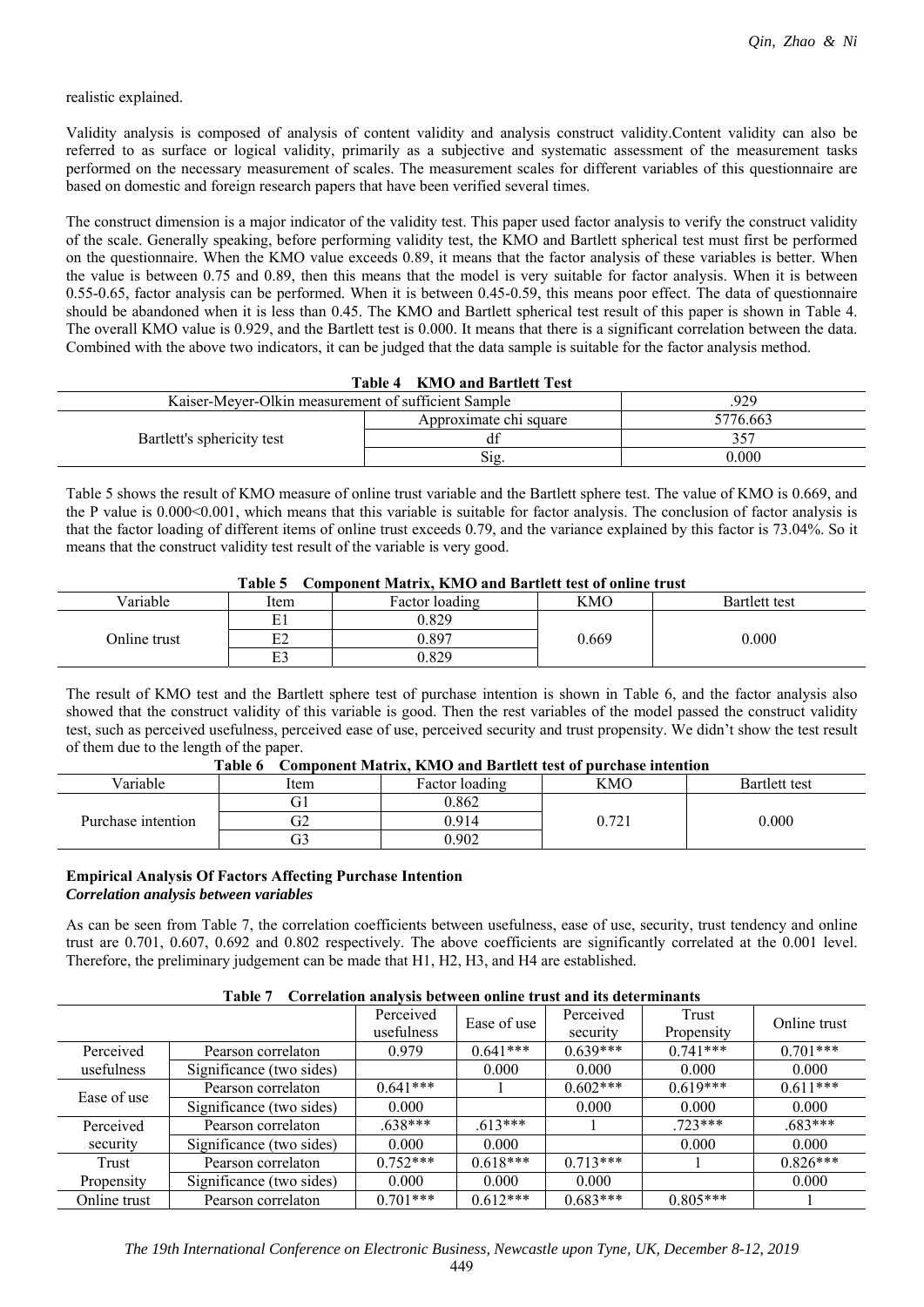|                            | sides<br>ficance<br>$\sim$<br>TWG.<br>910 | 0.000                     | 0.000 | 0.000 | 0.000 |  |
|----------------------------|-------------------------------------------|---------------------------|-------|-------|-------|--|
| .<br>$\mathbf{v}$<br>----- | $\cdot$                                   | $\mathbf{A}$ $\mathbf{A}$ |       |       |       |  |

Note: \*\*\*Represents a significant correlation at the 0.1% level (both sides).

It can be found that the correlation coefficients between usefulness, ease of use, safety, trust tendency and purchase intention are 0.661, 0.638, 0.651 and 0.751 respectively in the Table 8. The above coefficients are significantly correlated at the 0.001 level. So, the preliminary judgement can be made that H5, H6, H7, and H8 are established.

#### **Table 8 Correlation analysis between purchase intention and its determinants**

|                       |                          | Perceived<br>usefulness | Ease of use  | Perceived<br>security | Trust<br>Propensity | Purchase<br>intention |
|-----------------------|--------------------------|-------------------------|--------------|-----------------------|---------------------|-----------------------|
| Perceived             | Pearson correlaton       | 1                       | $0.641***$   | $0.639***$            | $0.741***$          | $0.661***$            |
| usefulness            | Significance (two sides) |                         | 0.000        | 0.000                 | 0.000               | 0.000                 |
| Ease of use           | Pearson correlaton       | $0.641***$              | $\mathbf{1}$ | $0.602***$            | $0.619***$          | $0.639***$            |
|                       | Significance (two sides) | .000                    |              | 0.000                 | 0.000               | 0.000                 |
| Perceived<br>security | Pearson correlaton       | $0.639***$              | $0.602***$   | 1                     | $0.712***$          | $0.651***$            |
|                       | Significance (two sides) | .000                    | .000         |                       | 0.000               | 0.000                 |
| Trust<br>Propensity   | Pearson correlaton       | $0.752***$              | $0.619***$   | $0.723***$            |                     | $.746***$             |
|                       | Significance (two sides) | 0.000                   | 0.000        | 0.000                 |                     | 0.000                 |
| Purchase<br>intention | Pearson correlaton       | $0.662***$              | $0.648***$   | $.652***$             | $.756***$           | 0.986                 |
|                       | Significance (two sides) | 0.000                   | 0.000        | 0.000                 | 0.000               |                       |

Note: \*\*\*Represents a significant correlation at the 0.1% level (both sides).

It can be found that the correlation coefficients between online trust and purchase intention are 0.747, 0.747 respectively in the Table 9. The above coefficients are significantly correlated at the 0.001 level. So, the preliminary judgement can be made that H9 is established.

| taviv 2<br>Correlation analysis between puremase intention and omine trust |                          |              |                    |  |  |
|----------------------------------------------------------------------------|--------------------------|--------------|--------------------|--|--|
|                                                                            |                          | Online trust | Purchase intention |  |  |
| Online trust                                                               | Pearson correlaton       | 0.967        | $.747***$          |  |  |
|                                                                            | Significance (two sides) |              | 0.000              |  |  |
|                                                                            | Pearson correlaton       | $0.747***$   | 0.988              |  |  |
| Purchase intention                                                         | Significance (two sides) | 0.000        |                    |  |  |

|  | Table 9 Correlation analysis between purchase intention and online trust |  |
|--|--------------------------------------------------------------------------|--|
|  |                                                                          |  |

Note: \*\*\*Represents a significant correlation at the 0.1% level (both sides).

### *Regression analysis of influencing factors*

According to the previous analysis results, some hypotheses of this paper have obtained preliminary verification, but the correlation analysis can only analyze the dependence and tightness between different variables. Moreover, it cannot explain the causal relationship. The paper used the method of multiple regression to study the causal relationship and mediating effects of the research hypothesis.

Firstly, the four influencing factors of online trust are taken as independent variables, and online trust is used as the dependent variable to carry out regression analysis to test the influence of usefulness, ease of use, security and trust propensity on online trust. The result of regression analysis in Table 10 showed that the value of the adjusted R-square is 0.679, the Sig value of Perceived usefulness is 0.019, the Sig value of ease if use is 0.011, the Sig value of perceived security and trust propensity are 0.000. All of variables' Sig value are less than 0.05, so the overall regression effect is significant.

Regression analysis further proved that online trust is affected by usefulness, ease of use, security, and trust propensity. In the table 10, the four independent variables have positive effects on online trust, and the weight of trust propensity to be the largest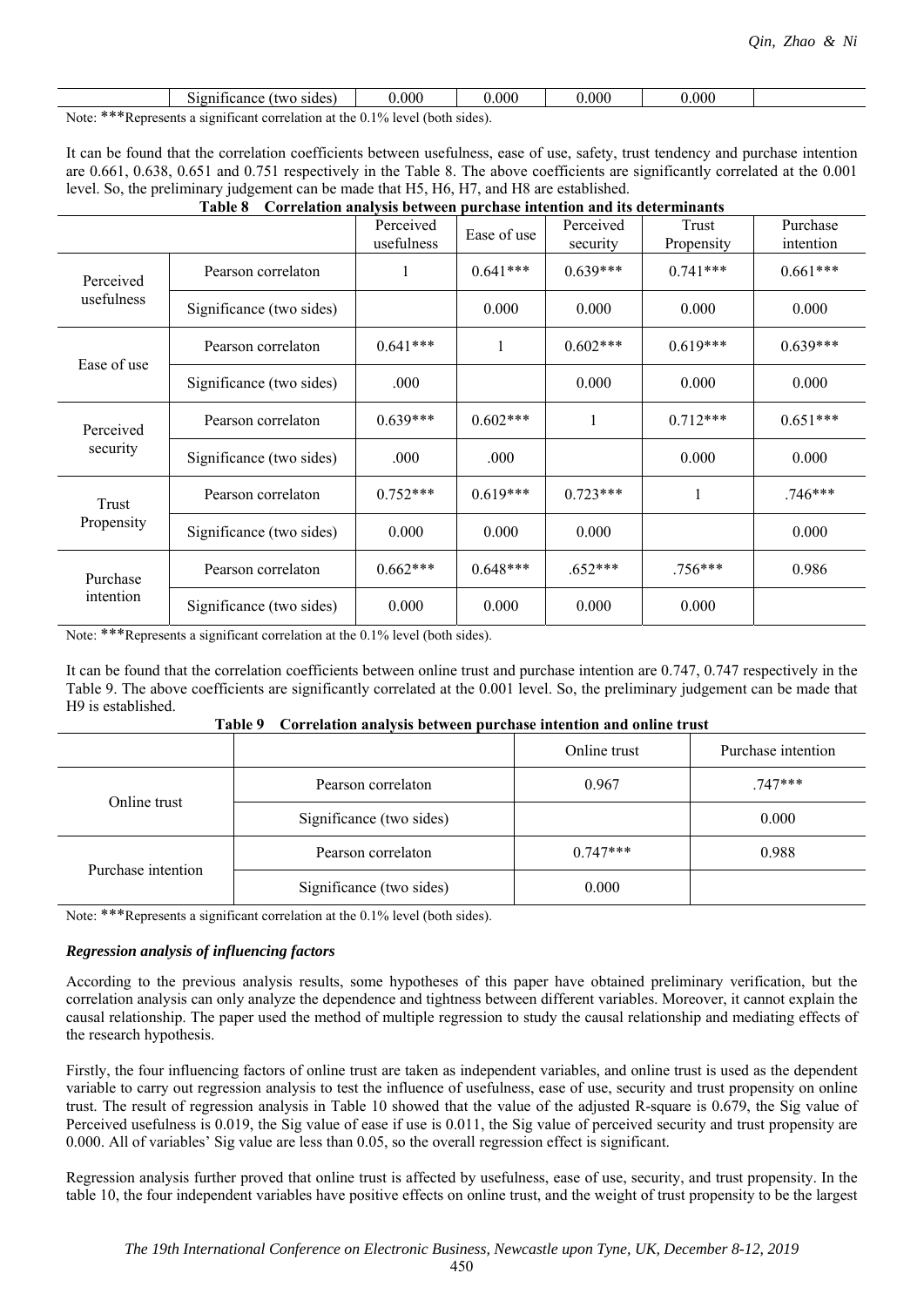one (0.499), indicating that the consumer's trust propensity is the strongest one. The remaining independent variables from large to small according to influence which are sorted as follows: perceived security (0.183), perceived usefulness (0.172) and ease of use (0.131). Therefore, it was showed that H1, H2, H3, and H4 were verified.

| Dependent variable | Independent             | Non-standardized coefficients |             | Standardized<br>coefficients |       | Sig.  |  |
|--------------------|-------------------------|-------------------------------|-------------|------------------------------|-------|-------|--|
|                    | variables               | B                             | Stand error |                              |       |       |  |
| Online trust       | Const                   | 0.221                         | 0.139       | 0.214                        | 1.551 | 0.119 |  |
|                    | Perceived<br>usefulness | 0.172                         | 0.051       | 0.159                        | 3.061 | 0.019 |  |
|                    | Ease of use             | 0.131                         | 0.051       | 0.131                        | 2.901 | 0.011 |  |
|                    | Perceived security      | 0.183                         | 0.052       | 0.201                        | 3.721 | 0.000 |  |
|                    | Trust propensity        | 0.499                         | 0.059       | 0.501                        | 8.742 | 0.000 |  |

|  | Table 10 Regression results of impact factors and online trust |  |
|--|----------------------------------------------------------------|--|
|  |                                                                |  |

Secondly, the four influencing factors of purchase intention are taken as independent variables, and purchase intention is used as the dependent variable to carry out regression analysis to test the influence of usefulness, ease of use, security and trust propensity on purchase intention. The result of regression analysis in Table 11 showed that the value of the adjusted R-square is 0.631, the Sig values of Perceived usefulness and perceived security are 0.039, the Sig values of ease of use and trust propensity are 0.000. All of variables' Sig value are less than 0.05, so the overall regression effect is significant.

Regression analysis further proved that purchase intention is affected by usefulness, ease of use, security, and trust propensity. In the Table 11, the four independent variables have positive effects on online trust, and the weight of trust propensity to be the largest one (0.480), indicating that the consumer's trust propensity is the strongest one. The remaining independent variables from large to small according to influence which are sorted as follows: ease of use (0.237), perceived security (0.172) and perceived usefulness (0.109). Therefore, it was showed that H5, H6, H7, and H8 were verified.

| l able 11<br>Regression results of impact factors and purchase intention |                         |                               |             |                              |       |       |  |  |  |
|--------------------------------------------------------------------------|-------------------------|-------------------------------|-------------|------------------------------|-------|-------|--|--|--|
| Dependent variable                                                       | Independent             | Non-standardized coefficients |             | Standardized<br>coefficients | t.    | Sig.  |  |  |  |
|                                                                          | varialbes               | B                             | Stand error |                              |       |       |  |  |  |
| Purchase intention                                                       | Const                   | 0.059                         | 0.171       | 0.048                        | 0.370 | 0.708 |  |  |  |
|                                                                          | Perceived<br>usefulness | 0.109                         | 0.061       | 0.100                        | 1.741 | 0.039 |  |  |  |
|                                                                          | Ease of use             | 0.237                         | 0.062       | 0.221                        | 4.349 | 0.000 |  |  |  |
|                                                                          | Perceived security      | 0.172                         | 0.063       | 0.1619                       | 2.909 | 0.039 |  |  |  |
|                                                                          | Trust propensity        | 0.480                         | 0.071       | 0.428                        | 6.981 | 0.000 |  |  |  |

### **Table 11 Regression results of impact factors and purchase intention**

Finally, the regression model used online trust as an independent variable, and the consumer's willingness to purchase is a dependent variable in the Table 12. It is found that the value of R-square is 0.571, the Sig value of online trust and consumer's willingness to purchase is 0.000 less than 0.001. So the regression effect is significant. The regression coefficient of the online trust is 0.819, indicating that the significant influence on dependent variable is positive, and the hypothesis of H9 was verified.

| Dependent variable | Independent<br>variables |       | Non-standardized coefficients | Standardized<br>coefficients |        | Sig. |
|--------------------|--------------------------|-------|-------------------------------|------------------------------|--------|------|
|                    |                          |       | Stand error                   |                              |        |      |
| Purchase intention | Const                    | 0.652 | 0.1628                        | 0.568                        | 4.178  | 000  |
|                    | Online trust             | 0.819 | 0.038                         | 0.751                        | 19.357 | 000  |

#### **Table 12 Regression results of online trust and purchase intention**

### *The mediating effect of online trust*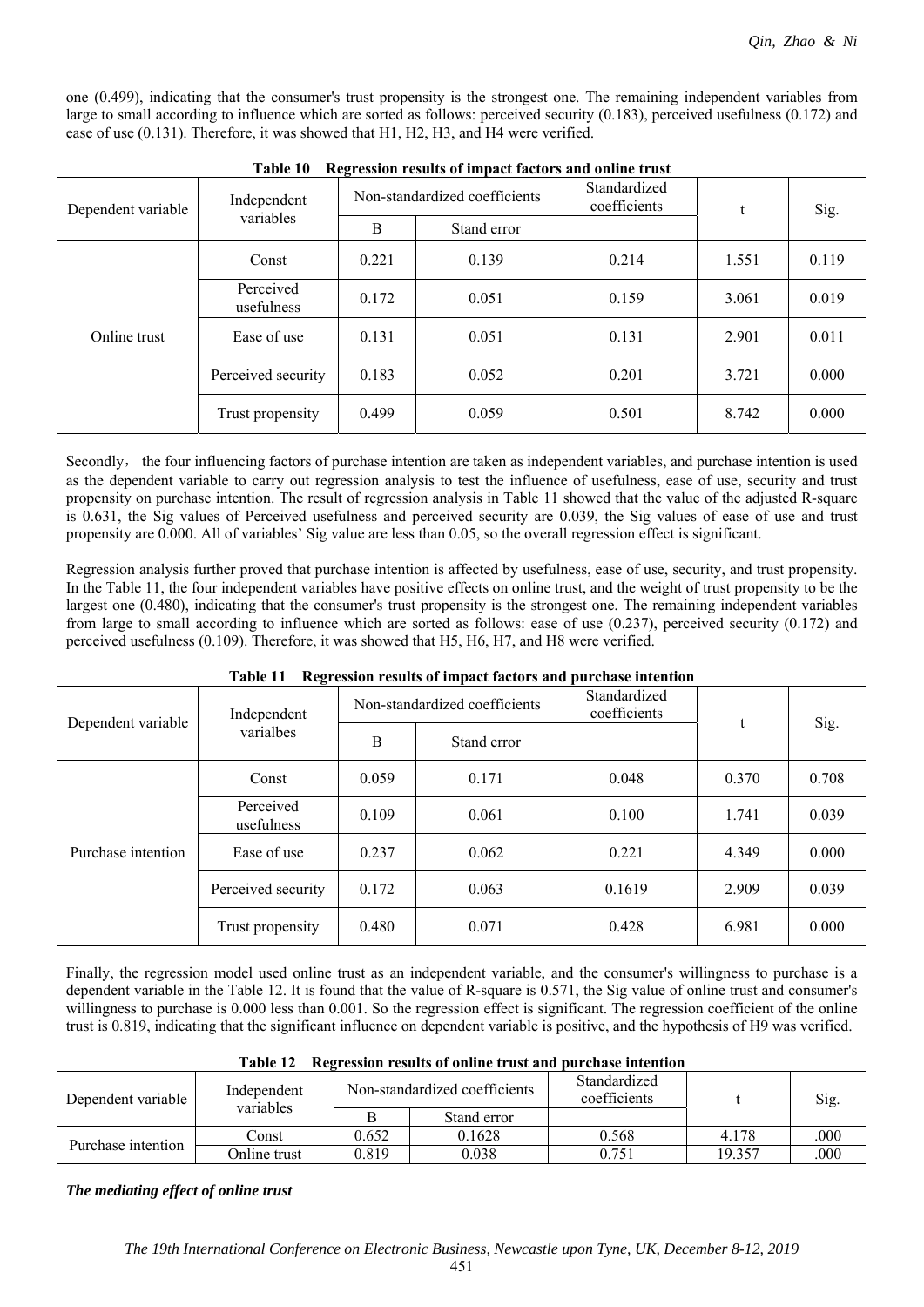The mediation effect mainly explores the indirectly relationship between variables, that is, dependent variable can be influenced by independent variables through one or more intermediate variables. For the theoretical model of this research, we can easily find that consumers' online trust is a mediating variable between usefulness, ease of use, security, trust propensity and consumer's cross-border online shopping intention. For the inspection of mediating effect, the main analysis methods are as follows:

There are four influencing factors of online trust in the model, namely perceived usefulness, ease of use, perceived security and trust propensity. Online trust is a mediating variable, and consumers' purchasing intention is the dependent variable. Therefore, the variables are regression according to the above method. The analysis results are as follows in the Table 13.

| таніс тэ<br><b>Executating effect test of perceived asciunities</b> |                       |                         |                                  |                |                              |        |       |  |  |  |
|---------------------------------------------------------------------|-----------------------|-------------------------|----------------------------------|----------------|------------------------------|--------|-------|--|--|--|
|                                                                     | Dependent<br>variable | independent<br>variable | Non-standardized<br>coefficients |                | Standardized<br>coefficients |        | Sig.  |  |  |  |
|                                                                     |                       |                         |                                  | Standard error |                              |        |       |  |  |  |
| Model 1                                                             | Purchase              | Const                   | 0.851                            | 0.201          | 0.798                        | 4.451  | 0.000 |  |  |  |
|                                                                     | intention             | Usefulness              | 0.721                            | 0.052          | 0.660                        | 14.671 | 0.000 |  |  |  |
| Purchase<br>Model 2                                                 |                       | Const                   | 0.279                            | 0.171          | 0.216                        | 1.670  | 0.096 |  |  |  |
|                                                                     | intention             | Usefulness              | 0.282                            | 0.059          | 0.247                        | 4.811  | 0.000 |  |  |  |
|                                                                     |                       | Online trust            | 0.631                            | 0.063          | 0.581                        | 11.020 | 0.000 |  |  |  |

## **Table 13 Mediating effect test of perceived usefulness**

From the regression results in the Table 13, it can be seen that after the second variable is added, the online trust is significant at the level of  $p=0.001$ , and the usefulness factor is still significant at the level of  $p=0.001$ . However, the standard regression coefficient decreases from 0.721 to 0.282, it shows that online trust has a partial mediate effect on the relationship between perceived usefulness and consumer purchase intention.

From the regression results in the Table 14, it can be seen that after the second variable is added, the online trust is significant at the level of  $p=0.001$ , and the ease of use factor is still significant at the level of  $p=0.001$ . However, the standard regression coefficient decreases from 0.691 to 0.272, it shows that online trust has a partial mediate effect on the relationship between ease of use and consumer purchase intention.

|         | Dependent<br>variable | independent<br>variable |       | Non-standardized coefficients | Standardized<br>coefficients |        | Sig.  |
|---------|-----------------------|-------------------------|-------|-------------------------------|------------------------------|--------|-------|
|         |                       |                         |       | Standard error                |                              |        |       |
| Model 1 | Purchase              | Const                   | 1.247 | 0.168                         | 1.198                        | 7.401  | 0.000 |
|         | intention             | Ease of use             | 0.718 | 0.047                         | 0.638                        | 14.151 | 0.000 |
| Model 2 |                       | Const                   | 0.272 | 0.161                         | 0.210                        | 1.719  | 0.091 |
|         | Purchase<br>intention | Ease of use             | 0.318 | 0.047                         | 0.302                        | 6.448  | 0.000 |
|         |                       | Online trust            | 0.632 | 0.047                         | 0.583                        | 12.591 | 0.000 |

#### **Table 14 Mediating effect test of ease of use**

From the regression results in the Table 15, it can be seen that after the second variable is added, the online trust is significant at the level of  $p=0.001$ , and the trust propensity factor is still significant at the level of  $p=0.001$ . However, the standard regression coefficient decreases from 0.829 to 0.449, it shows that online trust has a partial mediate effect on the relationship between trust propensity and consumer purchase intention.

|         | independent<br>Dependent<br>variable<br>variable |                  | Non-standardized<br>coefficients |                | Standardized coefficients |        | Sig.  |
|---------|--------------------------------------------------|------------------|----------------------------------|----------------|---------------------------|--------|-------|
|         |                                                  |                  |                                  | Standard error |                           |        |       |
|         | Purchase                                         | Const            | 0.533                            | 0.158          | 0.508                     | 3.208  | 0.001 |
| Model 1 | intention                                        | trust propensity | 0.829                            | 0.0439         | 0.751                     | 19.062 | 0.000 |
|         | Purchase                                         | Const            | 0.252                            | 0.1619         | 0.204                     | 1.593  | 0.108 |
| Model 2 | intention                                        | Ease of use      | 0.449                            | 0.072          | 0.448                     | 6.790  | 0.000 |
|         |                                                  | Online trust     | 0.472                            | 0.070          | 0.428                     | 7.118  | 0.000 |

#### **Table 15 Mediating effect test of trust propensity**

In summary, online trust has partial mediating effects between the four independent variables (perceived usefulness, ease of use, perceived security, trust propensity) and dependent variables (purchasing intention). Therefore, it was showed that H9, H10, H11, and H12 were verified.

Based on the above empirical analysis, the following conclusions are drawn: the perceived usefulness, ease of use, perceived security and consumer trust propensity of the cross-border e-commerce websites and apps will significantly affect online trust, and will also positively affect consumers' willingness to cross-border online shopping. Consumers' online trust will also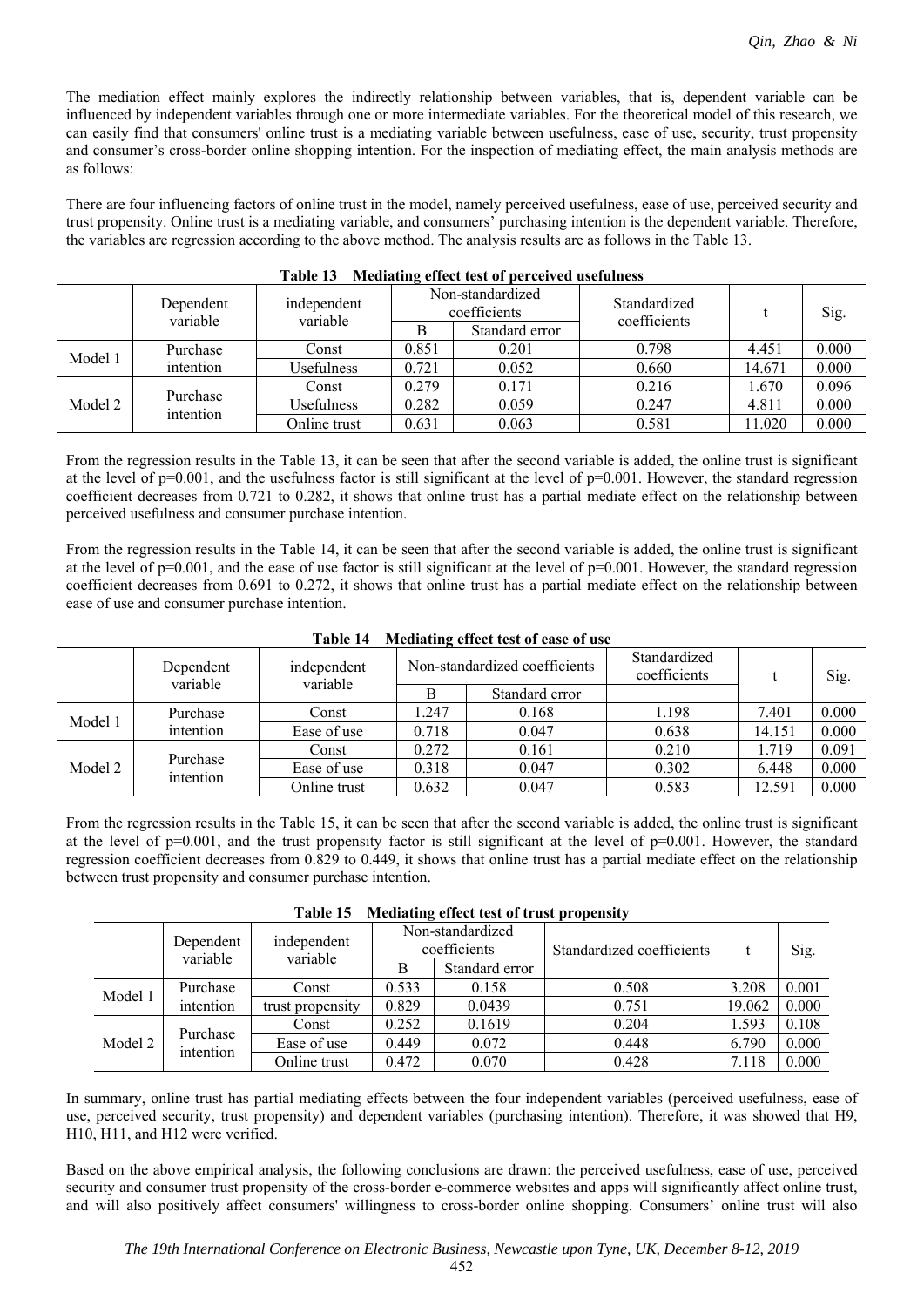significantly affect their willingness to purchase, and have a partial mediating effect between the above four independent variables and purchase intention.

#### **Conclusions**

### **CONCLUSIONS AND IMPLICATIONS**

The main purpose of this paper is to explore the influencing factors of consumers' willingness to purchase in the cross-border e-commerce websites and apps. We believe that the most significant factor affecting consumers' cross-border online shopping is distrust. Therefore, this study divided online trust of cross-border online shopping into four dimensions, and extracted four independent variables which are perceived useful, easy to use, perceived security and consumer trust propensity according to the TAM theory. Moreover, we used consumers' online trust as a mediator variable, constructed a expanded TAM research model to explore the mechanism and determinants of consumers' cross-border online shopping.

### Firstly, the above empirical results show that the usefulness of the cross-border online websites and apps will significantly affect consumers' online trust and their willingness to purchase, and both of which are significant at the 0.001 level. At the same time, online trust has a partial mediating effect on the relationship between the perceived usefulness and purchase intention. The validity of this conclusion has also been proved by some other scholars.

Nowadays, cross-border online shopping is very hot, and a lot of related cross-border e-commerce platforms and small and medium-sized cross-border e-commerce companies are emerging one after another. After all, the development of cross-border online shipping eco-system is too fast to be a mature one. Some cross-border e-commerce platforms and companies lack of experience and prospects. Therefore, some customers are not satisfied with some cross-border e-commerce platforms and companies. Some customers maybe give up the shopping on the cross-border e-commerce websites and apps for the sake of lacking trust.

But for young or high-income groups, cross-border online shopping is easily to be accepted because of buying global and high-quality goods. In addition, the group who are pursuing new things feel that cross-border online shopping is a very fashionable shopping method. This group of the population will also perceive the value of cross-border online shopping. According to the above analysis, we found that different people have different perceptions of the value of cross-border e-commerce, which indirectly affects the online shopping intentions of different consumers.

Secondly, the ease of use of the websites and apps is crucial to the purchase willingness of cross-border e-commerce users. Through the above data analysis, it can also be found that the ease of use of the websites and ease has a positive impact on consumers' online trust and online purchase intention, and both of which are significant at the 0.001 level. Then online trust has a partial mediating effect on the relationship between ease of use and purchase intention.

For cross-border e-commerce websites and apps, the transaction process is more complicated than traditional domestic online shopping. Consumers need to provide more detailed information, such as payment information and logistics clearance information. Due to the international logistics and customs clearance, consumers need to verify the accuracy of the information, which puts a great challenge on the ease of use of the websites and apps. Then variable international tax rules also make the cross-border online shopping process more complicated than that of traditional one. So how to make the transaction process of the cross-border online shipping less complicated is very important.

Thirdly, the perceived security is very important impact factor to the purchase willingness of cross-border e-commerce customers. We also found that the perceived security has a positive impact on consumers' online trust and online purchase intention, and both of which are significant at the 0.001 level. Then perceived security has a partial mediating effect on the relationship between ease of use and purchase intention.

Compared with domestic online shopping, cross-border online shopping has many risks as follows: the risk of authenticity and quality of goods sold on cross-border e-commerce platforms, the risk of logistics security issues (Customs maybe seize the goods in case of not fully clearance information, and etc.), the risk of payment security and qualification verifying of cross-border e-commerce. Therefore, security considerations are an important factor affecting consumers' cross-border online trust.

Fourthly, the trust propensity of customers of the websites and apps is crucial to the purchase willingness of cross-border online shop. Moreover, this factor is a relatively stable internal personality trait that is difficult to change with the external environment. We find that consumers' trust propensity can affect consumers' online trust and their willingness to buy, even if it tends to be difficult to change. In daily life, we can explain it easily: Consumers of risk-averse personality traits will basically have reservations about emerging things, and will not change their mind to the extent even if cross-border e-commerce platforms and companies make a lot of efforts.

### **Implications**

According to the research conclusions obtained in the paper, based on the characteristics of domestic cross-border e-commerce platforms and companies, the implications are as follows.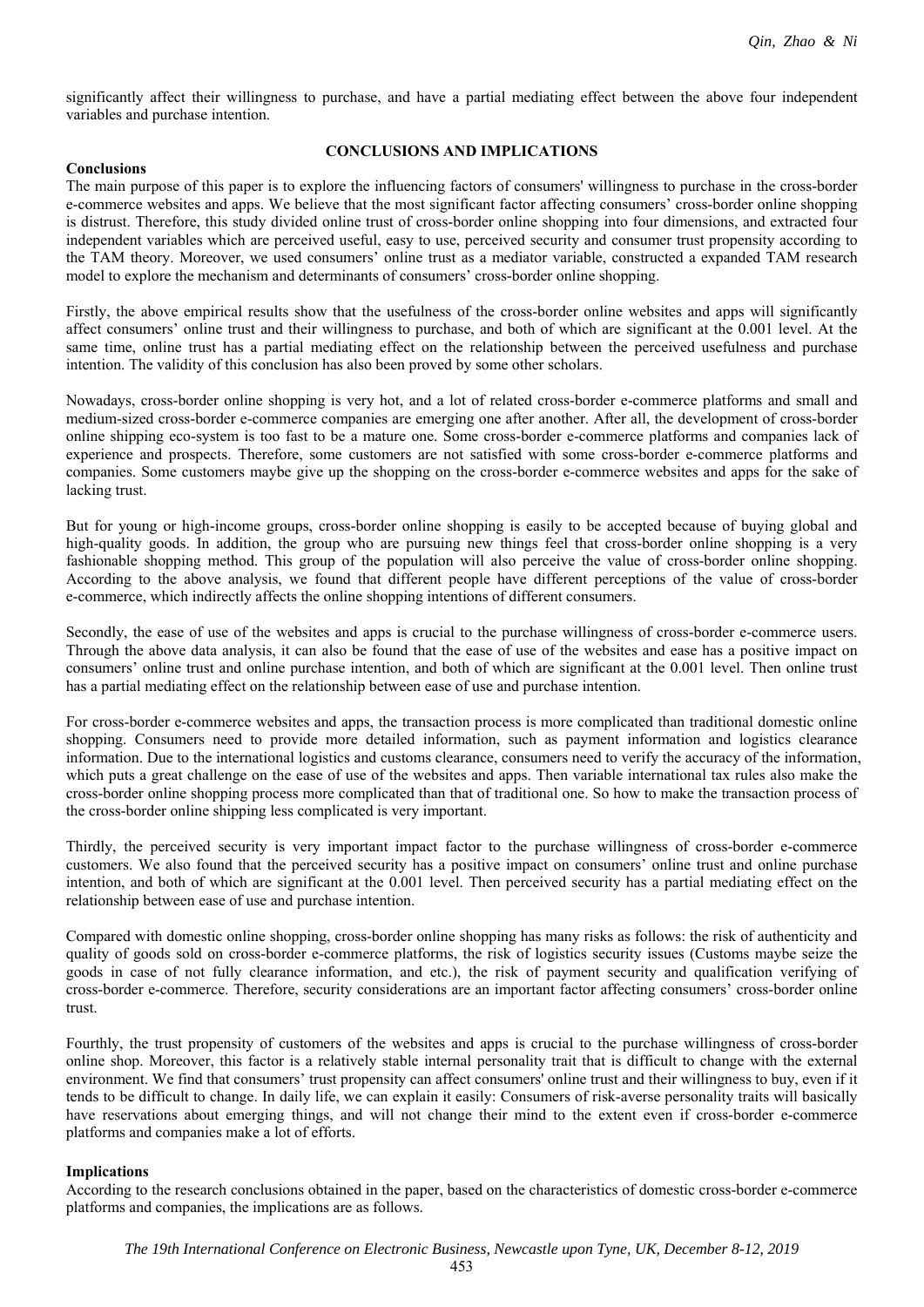Firstly, we found that it can improve the perceived usefulness of customers by expanding the range of products offered by cross-border e-commerce platforms and companies. The mainstream cross-border e-commerce platforms in China basically only provides hot-selling products such as maternal and child, cosmetics and clothing as well. The single-selling products mainly based on "explosive product" are often sold in hot-selling categories, so that consumers are difficult to feel the value of cross-border e-commerce for a wider range of other products.

Secondly, we found that it can improve the ease of use by simplifying the cross-border shopping process on the related websites and apps. Because cross-border online shopping will inevitably increase the complexity of shopping process due to the difficulties of product listing, the comprehensiveness of customs clearance, and the restrictions on payment terms. Therefore, it is necessary to simplify the cross-border online shopping process.

Thirdly, it can improve the perceived security by increasing qualification displaying of the cross-border online shopping websites and apps. Consumers' perceived security will have an impact on their cross-border online shopping intentions. So cross-border online platforms and companies can cooperate with the famous brand and official brand to reduce the perceived risk of cross-border e-commerce consumers.

Finally, it is crucial to form the cross-border e-commerce brand which is focused on word-of-mouth promotion. Purchase intention is significantly affected by consumers' online, and online trust is also influenced by branding and word of mouth. As the cross-border e-commerce platform or company, it should increase its brand recognition level through different communication channels. On the other hand, for the reviews function inside the websites or apps, they should strengthen the customer service capabilities, responding promptly to problems generated by consumers, and giving consumers a positive brand impression through online reviews etc.

#### **ACKNOWLEDGMENT**

This research was supported by China Agriculture Research System(CARS-50), Hubei Province Technology innovation Special (soft science research) (2018ADC030), The Third National Agricultural Census Project in Chongqing of China(snpktyb07), The Open Project of Wuhan Research Institute of Jianghan University (IWHS20192024), Fundamental Research Funds for the Central University (2662019YJ003)

#### **REFERENCES**

- Ahna, T.,Ryu, S.,Han, I.(2003). The impact of the online and offline features on the user acceptance of internet shopping malls[J]. *Electronic Commerce Research and Applications,3*(4)*,*405-420.
- Bock, G.-W.,Jumin, L.,Kuan, H.-H.,et al. (2012). The Progression of Online Trust in the Multi-channel Retailer Context and the Role of Product Uncertainty[J]. *Decision Support Systems, 53*(1),97-107.
- Boulding, W.,Kalra, A.,Staelin, R.,et al. (1993). A dynamic process model of service quality: From expectations to behavioral intentions[J]. *Journal of Marketing Research, 30*(1),7-27.
- Bruner II, G. C.,Kumar, A.(2005). Explaining consumer acceptance of handheld Internet devices[J]. *Journal of Business Research, 58*(5),553-558.
- Davis, F. D.,Bagozzi, R. P.,Warshaw, P. R.(1989) User Acceptance of Computer Technology: A Comparison of Two Theoretical Models[J]. *Manage Science, 35*(8),982-1003.
- Davis, F. D. Perceived Usefulness,(1989). Perceived Ease of Use and User Acceptance of Information Technology[J]. *Mis Quarterly,13*(3),319-340.
- Featherman, M. S.,Pavlou, P. A.(2003). Predicting e-services adoption: a perceived risk facets perspective[J]. *International Journal of Human-Computer Studies, 59(4)*,451-474.
- Guo, Y.,Bao, Y.,Stuart, B. J.,et al.(2018). To Sell or Not to Sell: Exploring Sellers' Trust and Risk of Chargeback Fraud in Cross-Border Electronic Commerce[J]. *Information Systems Journal, 28*(2)*,*359-383.
- Ha, S.,Stoel, L.(2009). Consumer E-shopping Acceptance: Antecedents in a Technology Acceptance Model[J]. *Journal of Business Research, 62*(5),565-571.
- Huang, P.(2014). The Relationship Among Corporate Social Responsiblitiy,Service Quality, Corporate Image and Purchase Intentions[J]. *International Journal of Organizational Innovation, 6*(3),68-84.
- Jones, K.,Leonard, L. N. K.(2008). Trust in consumer-to-consumer electronic commerce[J]. *Information & Management, 45*(2),88-95.
- Kim, J. U.,Kim, W. J.,Park, S. C.( 2010). Consumer Perceptions on Web Advertisements and Motivation Factors to Purchase in the Online Shopping[J]. *Computers in Human Behavior,,26*(5),1208-1222.
- Kim, T. Y.,Dekker, R.,Heij, C. (2017). Cross-Border Electronic Commerce: Distance Effects and Express Delivery in European Union Markets[J]. *International Journal of Electronic Commerce, 21*(2),184-218.
- McKnighta, D. H.,Choudhuryb, V.,Kacmarc, C.(2002) The Impact of Initial Consumer Trust on Intentions to Transact with a Web Site: A Trust Building Model[J]. J*ournal of Strategic Information Systems, 11*(3),297-323.
- Gao, H.,Zhang, H.,Zhang, X.,et al.(2015). Spillover of Distrust from Domestic to Imported Brands in a Crisis-Sensitized Market[J]. *Journal of International Marketing, 23*(1),91-112.